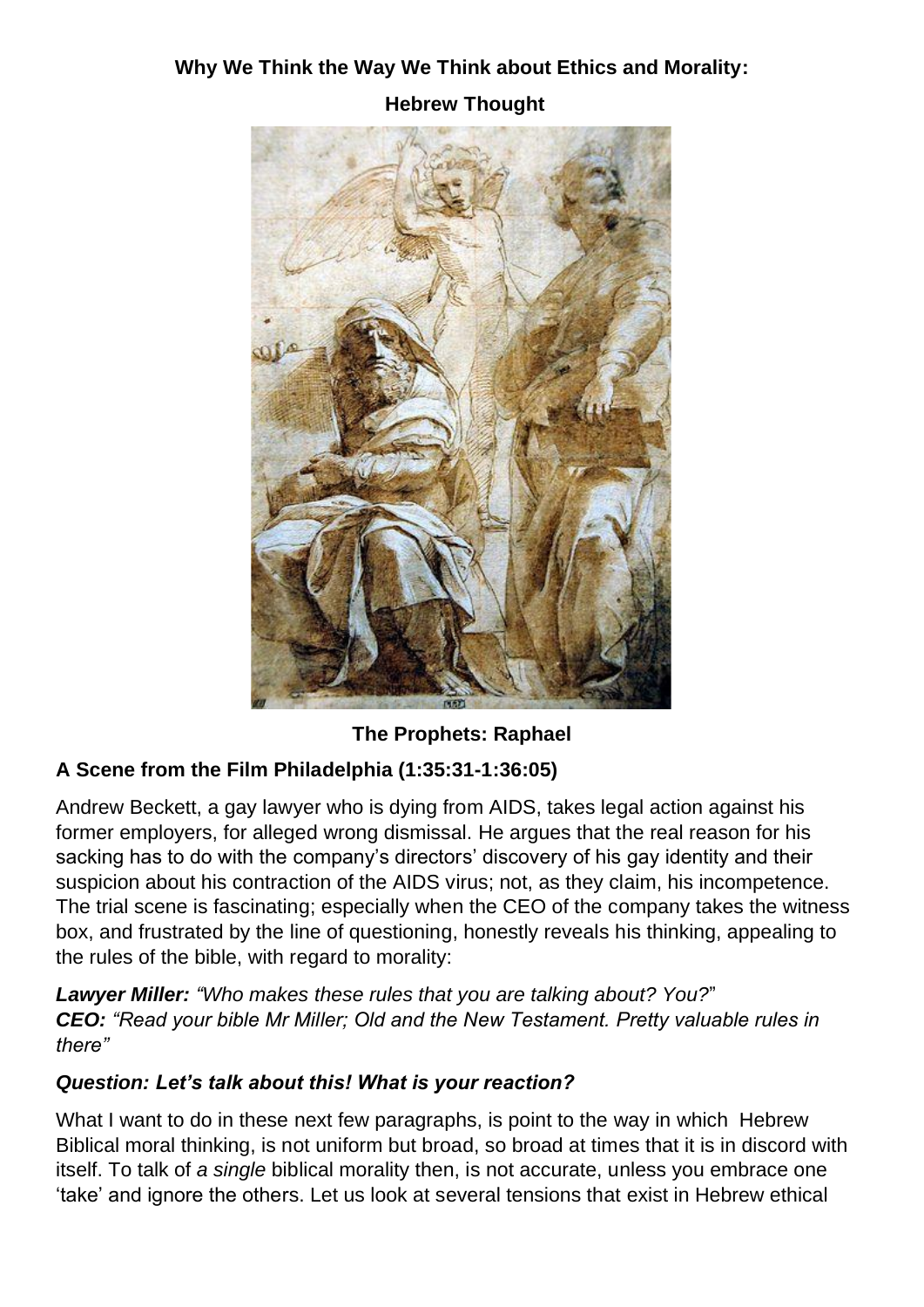thought, all of which have implications for the way we interpret the Bible to arrive at our ethical conclusions.

### **Tension Once: Grace versus Law**

The tension between grace, or kindness and a more rules-based approach to morality and ethics, is grounded in the basic idea of salvation. In one sense, Hebrew thought emphasizes morality as a response to salvation. The Hebrew law codes in Leviticus and Deuteronomy, embody a standard for the people who have been liberated from oppression in Egypt. This historical memory reinforces the idea that they were *liberated from* and *freed for something*, for a purpose: namely to be a light to the ancient world, a beacon of freedom and equality. To break the divine law, was to break faith with Yahweh. The Ten Commandments (Decalogue) was and remains at the heart of what many Jews and Christians deem to be essential to faith.

For its part, the New Testament, on the one hand, appears to sharpen the demands – in particular in Matthew's Gospel – where Jesus speaks about not abolishing the law but fulfilling it (Matt 5: 17, 19-20). Matthew's Gospel really does believe that Christian perfection is reachable. The apostle Paul also makes it clear that certain behaviours are inconsistent with "life in the Spirit", and James' Letter reads like an Old Testament prophet. But there is in the New Testament – *and here is the tension –* a deep expression of God's love for the undeserving sinner, for the one who is not even necessarily conscious of their brokenness. This is central to Jesus' ethos and is clear in all the gospels, especially Luke. But it is also a current that predates Jesus, since in the Old Testament, forgiving love (*TOD chesed*) is central in the prophet Hosea, where God is depicted as insistently faithful to an unfaithful wife (Israel), and in Jeremiah where God continues to love despite his people's lack of fidelity, as they break the covenant with God and the social contract with each other, through their negligent exploitation of the poor.

Clearly, the idea of God's forgiving love (grace) stands in tension with God's moral demands. The way we think ethically: the moral as rules or the moral as a reflection of God's generosity, tends to shape our responses to ethical challenges, as in the case of the CEO in the film Philadelphia.

### *Question: What do you think is the basis for your understanding of ethics and morality?*

## **Tension Two: Universalism versus Group Identity**

Morality is always cast in the light of context. Today, we struggle to understand the aggression of fundamentalist Islam (the most extreme being Wahabi). Sometimes, it is made more comprehensible when seen through the lens of group identity: a sort of defence of Islam against the incursions of the liberal secular and commercial West. There is a sense then in which the violent defence of a particular interpretation of Islam, appears in moral garb.

Fundamentalist Islam is not the only expression of this morality of group identity. In the Old Testament, there is the idea of the "chosen people" which carries over into some conservative Christian theologies. In fact, the very idea of the "Promised Land" for the chosen people, a central component of the Exodus story of liberation, takes on nefarious dimensions, when it is understood that others, were driven out from their lands or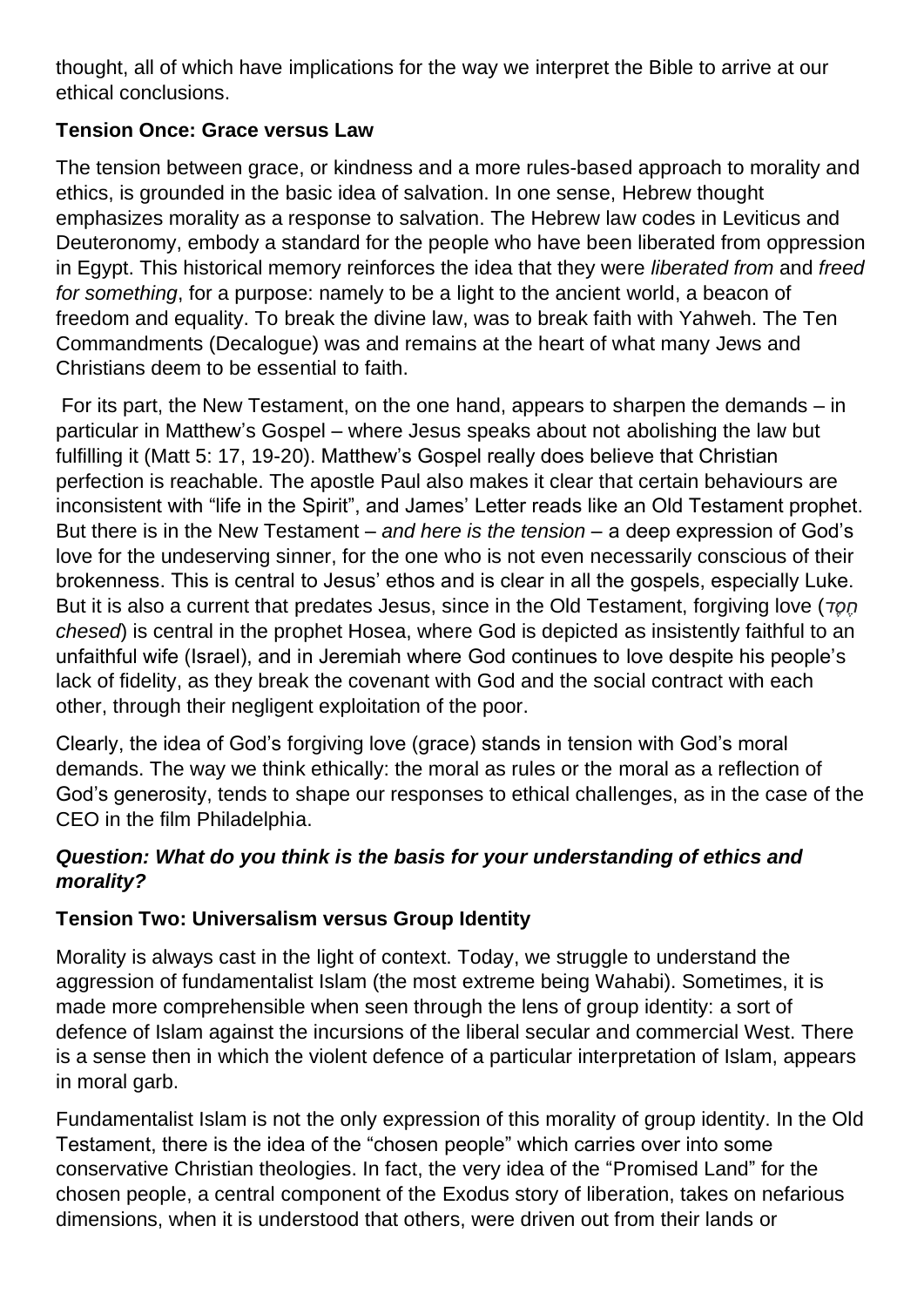murdered, to accommodate but a few.+ The rise of group identity in the Old Testament becomes especially formidable in the crisis of the exile in 587BC to Persia, where all hope of real group identity seemed lost: "How can we sing the Lord's Song in a strange land"? (Psalm 137:4). Still later, with the Jewish restoration, group identity was fundamental to the books of Ezra, Nehemiah and Esther. In Ezra, Jewish men are called to "put way their foreign wives and children". That said, other Old Testament books assert the priority of universalism: for instance, the Book of Ruth, where Ruth the Moabite, a non-Jew, shows extraordinary loyalty to her vulnerable Jewish mother-in-law Neomi, and is rewarded accordingly by God, in her marriage to the wealthy Boaz.

In the New Testament, there is also tension between group morality and universal morality. First, regarding Jesus, the Gospels paint a rejection of 'groupiness', a radical openness to the outsider, and Jesus himself, is interpreted crucified *as an outsider* (The Book of Hebrews). This questions any legitimate possibility of a closed group identity for Christians. Second, and in a similar direction, in the apostle Paul's struggle with most of his fellow Jewish apostles – including James and Peter – over whether Christian identity required you to be Jewish first, Paul fights back through his 'theology of grace' which transcends cultural or religious identity. This theology has stayed with the Church ever since and has served to shape the contemporary Church's rejection of racism. Perhaps the most clearcut contemporary example was the south African struggle against apartheid.

Third, and at the other end of the spectrum, there has been a tendency to consider Christians as an elect (Romans 8:33 and Matt 24:22), implying that God has chosen some to be saved while others are excluded. This is especially strong in some Calvinist Reformed traditions, and again explains the theology of the white Afrikaner Reformed Church of South Africa, a singularly important tool in the building of apartheid, which had an ethics of sorts: the *Broederbond,* the iron clad loyalty between Afrikaners.

In 2017 debate over the Australian government prioritizing Christian immigration from Syria, has raised this issue sharply. Those who propose it, see it as the ethical thing to do, in the light of Islamic aggression toward Christian minorities. Others, are wary, warning against a policy which favours group identity, while tens of thousands of Muslims, among others, are also being persecuted.

#### *Question: what is the down side of social ethics shaped by group interest, or the opposite, by universal concerns e.g. The Universal Declaration of Human Rights (1948)?*

### **Tension Three: Privilege versus Equality**

This question stands at the heart of our modern reality. In the last few years, with marked inequality in free market economies, especially in the Anglo world, inequality is becoming an increasing concern, where household's share of national income has plummeted: in Australia, to its lowest level in fifty years: see the two articles below [\(https://www.theguardian.com/business/2017/jun/10/households-share-of-national](https://www.theguardian.com/business/2017/jun/10/households-share-of-national-economic-pie-nears-50-year-low)[economic-pie-nears-50-year-low\)](https://www.theguardian.com/business/2017/jun/10/households-share-of-national-economic-pie-nears-50-year-low).

[https://www.rba.gov.au/publications/bulletin/2019/mar/the-labour-and-capital-shares-of](https://www.rba.gov.au/publications/bulletin/2019/mar/the-labour-and-capital-shares-of-income-in-australia.html)[income-in-australia.html](https://www.rba.gov.au/publications/bulletin/2019/mar/the-labour-and-capital-shares-of-income-in-australia.html)

From a Hebrew and biblical perspective, again there is split view on the question of equality, although the weight of the evidence falls against status, hierarchy, and imbalance.